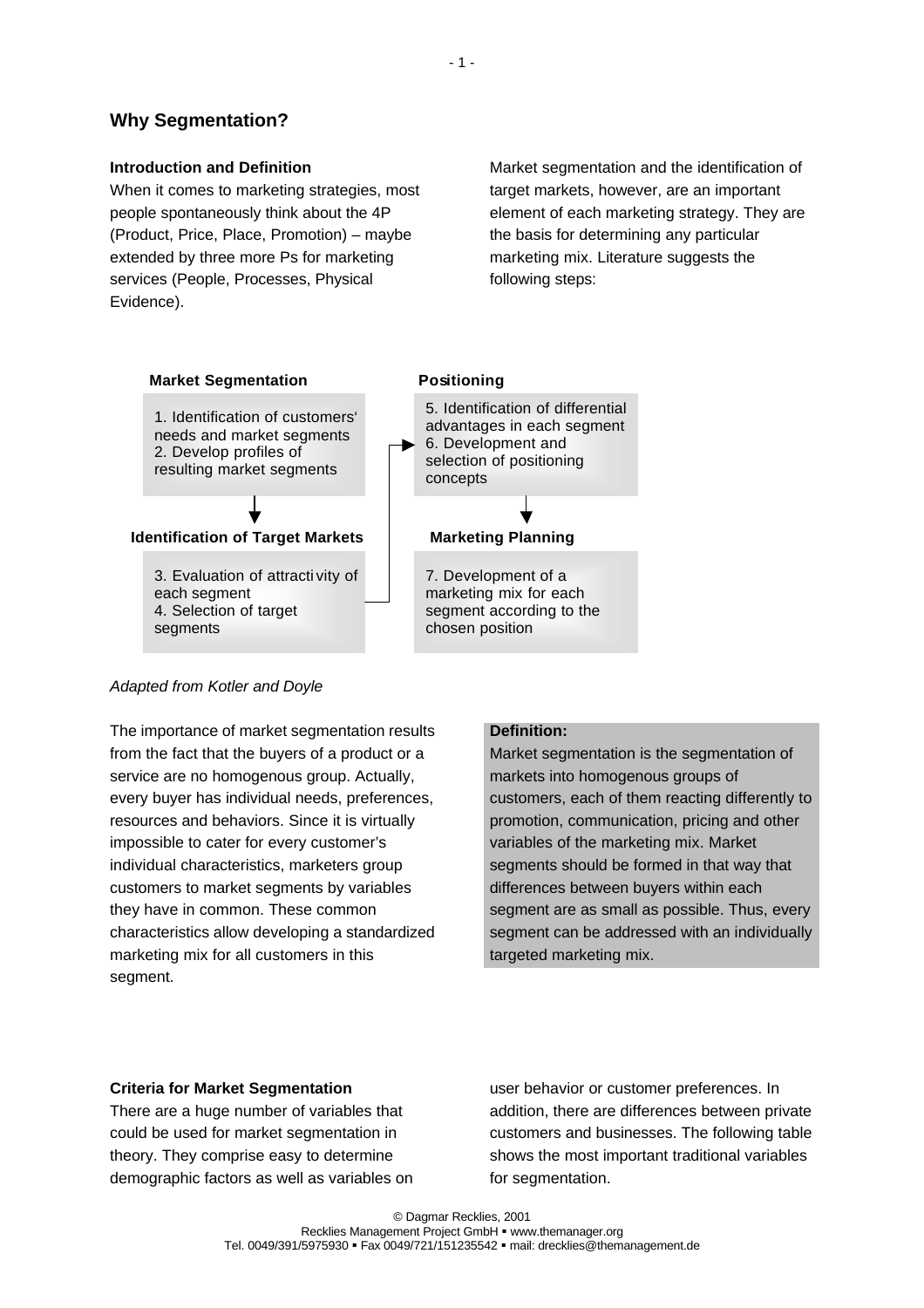| <b>Consumer Markets</b>                            | <b>Industrial Markets / Business Markets</b>   |
|----------------------------------------------------|------------------------------------------------|
| Geographic:                                        | Industry<br>$\bullet$                          |
| Land or region<br>$\bullet$                        | Intermediary or final consumer                 |
| Rural or metropolitan area<br>$\bullet$            | Type of corporation (public or private sector) |
| Demographic:                                       | Size of corporation                            |
| • Age, sex, marital status                         | Geographical location                          |
| Income, occupation, education<br>$\bullet$         | Intensity of product use                       |
| Religion, nationality, ethnical group<br>$\bullet$ | Organization of purchasing function            |
| Psychographic:                                     | Centralized or decentralized                   |
| Social status                                      | Purchasing policies, rules and criteria        |
| Lifestyle-type<br>$\bullet$                        |                                                |
| Personal type<br>$\bullet$                         |                                                |
| Behavioral:                                        |                                                |
| Intensity of product use<br>$\bullet$              |                                                |
| <b>Brand loyalty</b><br>$\bullet$                  |                                                |
| User behaviors                                     |                                                |
|                                                    |                                                |

Since customer orientation of organizations is growing, segmentation as the basis for establishing customer relationships and customer loyalty gains importance. In this

context, the elements of the loyalty ladder model could be used as segmentation variables:



Marketers have to choose those variables that are relevant for segmenting the market for a particular product. The basic rule is to focus on a limited number of important variables. To segment the market into too many small, slightly distinct segments would require splitting up the marketing budget into too many ineffective chunks. Such varied marketing activities in the diverse segments could

confuse customers and would lead to cannibalization effects.

Kotler mentions five criteria for an effective segmentation:

• **Measurable**: It has to be possible to determine the values of the variables used for segmentation with justifiable efforts. This is important especially for demographic and geographic variables. For an organization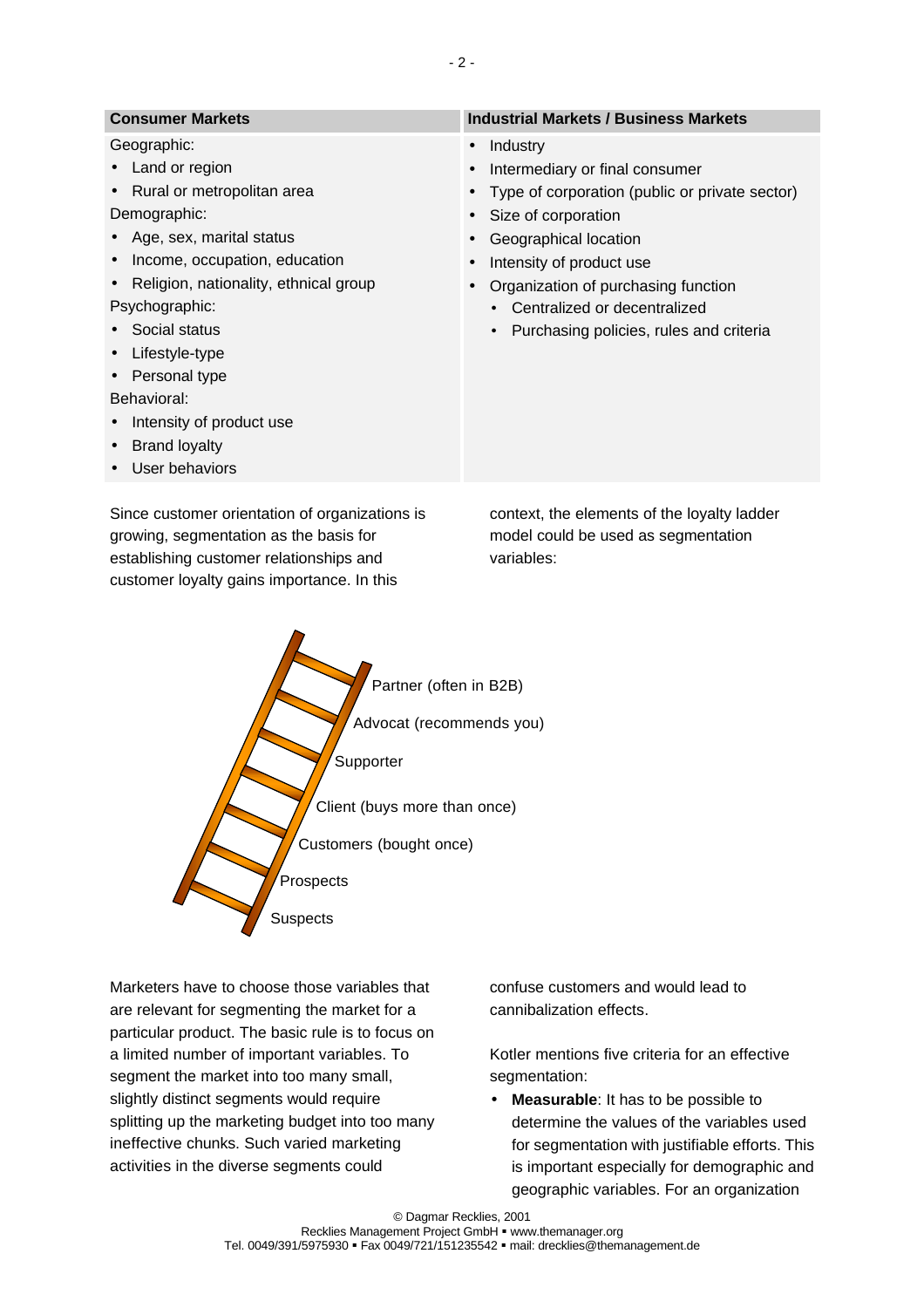with direct sales (without intermediaries), the own customer database could deliver valuable information on buying behavior (frequency, volume, product groups, mode of payment etc).

- **Relevant**: The size and profit potential of a market segment have to be large enough to economically justify separate marketing activities for this segment.
- **Accessible**: The segment has to be accessible and servable for the organization. That means, for instance, that

there are target-group specific advertising media, as magazines or websites the target audience likes to use.

- Distinguishable: The market segments have to be that diverse that they show different reactions to different marketing mixes.
- **Feasible**: It has to be possible to approach each segment with a particular marketing program and to draw advantages from that.

## **Reasons for Market Segmentation**

As already stated, segmentation is the basis for developing targeted and effective marketing plans. Furthermore, analysis of market segments enables decisions about intensity of marketing activities in particular segments.

A segment-orientated marketing approach generally offers a range of advantages for both, businesses and customers.

Better serving customers needs and wants It is possible to satisfy a variety of customer needs with a limited product range by using different forms, bundles, incentives and promotional activities. The computer manufacturer Dell, for instance, does not organize its website by product groups (desktops, notebooks, servers, printers etc), but by customer groups (privates, small businesses, large businesses, public/state organizations). They offer the same products to all customer groups. Nevertheless, they suggest product bundles and supporting services that are individually tailored for the needs of each particular group. As an example, Dell offers to take on all ITadministration for companies. This service provides a huge potential for savings for corporate customers. However, it would be absolutely useless for private customers. Thus, segment-specific product bundles increase chances for cross selling.

#### Higher Profits

It is often difficult to increase prices for the whole market. Nevertheless, it is possible to develop premium segments in which customers accept a higher price level. Such segments could be distinguished from the mass market by features like additional services, exclusive points of sale, product variations and the like. A typical segmentbased price variation is by region. The generally higher price level in big cities is evidence for this.

When differentiating prices by segments, organizations have to take care that there is no chance for cannibalization between high-priced products with high margins and budget offers in different segments. This risk is the higher, the less distinguished the segments are.

#### Opportunities for Growth

Targeted marketing plans for particular segments allow to individually approach customer groups that otherwise would look out for specialized niche players. By segmenting markets, organizations can create their own 'niche products' and thus attract additional customer groups.

Moreover, a segmentation strategy that is based on customer loyalty (see loyalty ladder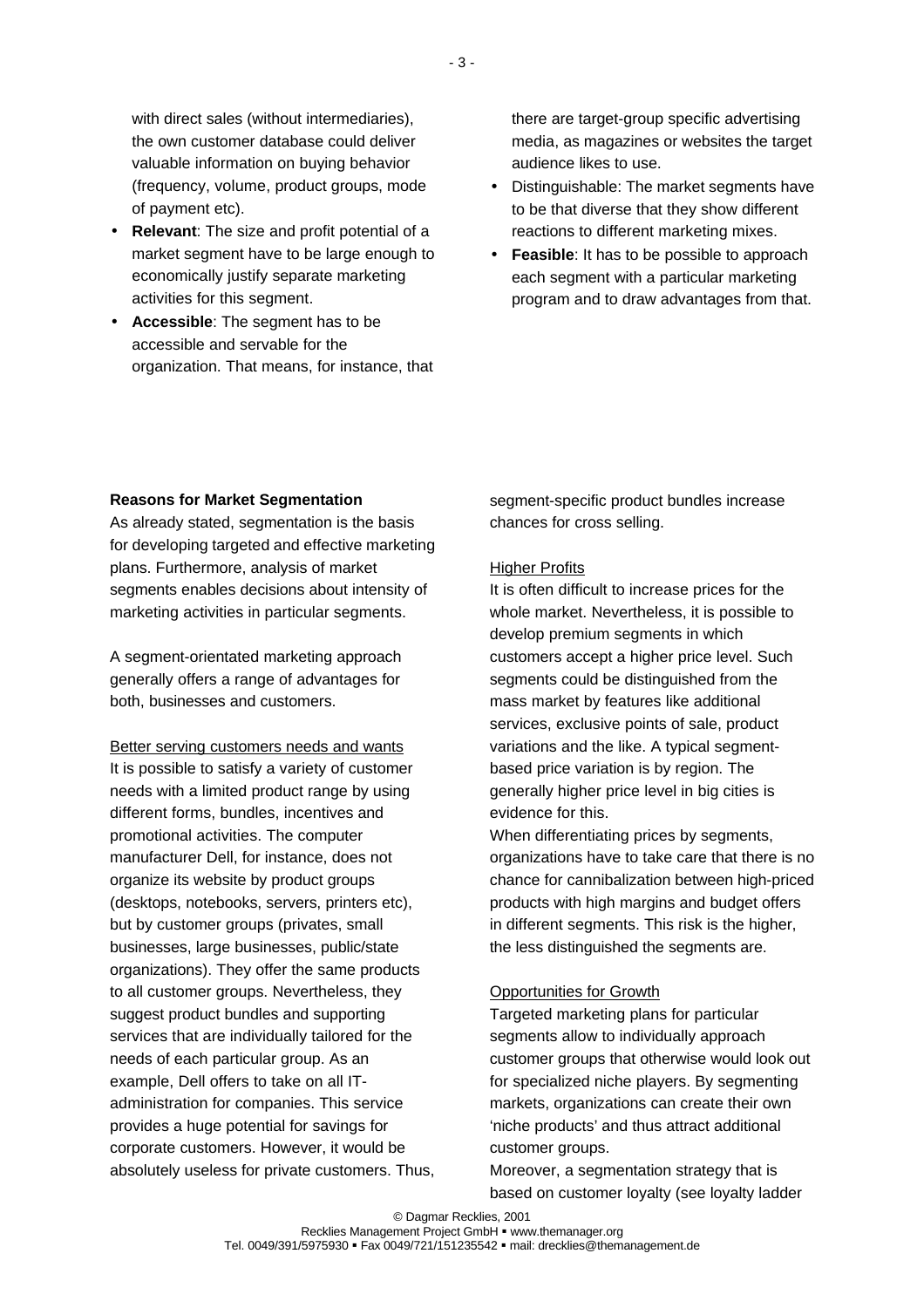Sustainable customer relationships in all phases of customer life cycle Customers change their preferences and patterns of behavior over time. Organizations that serve different segments along a customer's life cycle can guide their customers from stage to stage by always offering them a special solution for their particular needs. For example, many car manufacturers offer a product range that caters for the needs of all phases of a customer life cycle: first car for early twens, fun-car for young professionals, family car for young families, etc. Skin care cosmetics brands often offer special series for babies, teens, normal skin, and elder skin.

## Targeted communication

It is necessary to communicate in a segmentspecific way even if product features and brand identity are identical in all market segments. Such a targeted communications allows to stress those criteria that are most relevant for each particular segment (e.g. price vs. reliability vs. prestige).

## Stimulating Innovation

An undifferentiated marketing strategy that targets at all customers in the total market necessarily reduces customers' preferences to the smallest common basis. Segmentations provides information about smaller units in the total market that share particular needs. Only the identification of these needs enables a planned development of new or improved products that better meet the wishes of these customer groups. If a product meets and exceeds a customer's expectations by adding superior value, the customers normally is willing to pay a higher price for that product. Thus, profit margins and profitability of the innovating organizations increase.

## Higher Market Shares

In contrast to an undifferentiated marketing strategy, segmentation supports the

development of niche strategies. Thus marketing activities can be targeted at highly attractive market segments in the beginning. Market leadership in selected segments improves the competitive position of the whole organization in its relationship with suppliers, channel partners and customers. It strengthens the brand and ensures profitability. On that basis, organizations have better chances to increase their market shares in the overall market.

Summarizing all these advantages, the need for market segmentation is closely related to strategic decisions:

# Market segmentation is the basis for customer orientation and differentiation.

It is well known that suppliers in mass markets mostly compete on price. Demand for those products that are clearly differentiated from competition and that offer a particular value to customers do has a lower price elasticity; hence, only those products can sustain a higher price level and higher margins. The precondition for providing such value added is detailed knowledge about customers' preferences. These preferences will probably diverse in the total market, but fairly homogenous within distinguishable segments.

Focus on attractive market segments is of special relevance in our fast moving times of Internet economy. Kalakota and Whinston $1$  say in their law of differentiation:

*As the blurring of distinctions among firms increases in electronic markets, survival requires identifying your unique role in the marketplace in terms of value to the customer.*

 $1$  Ravi Kalakota and Andrew B. Whinston: Do or Die: Market Segmentation and Product Positioning on the

Internet; verfügbar unter: http://cism.bus.utexas.edu/res/articles/segmentation .html